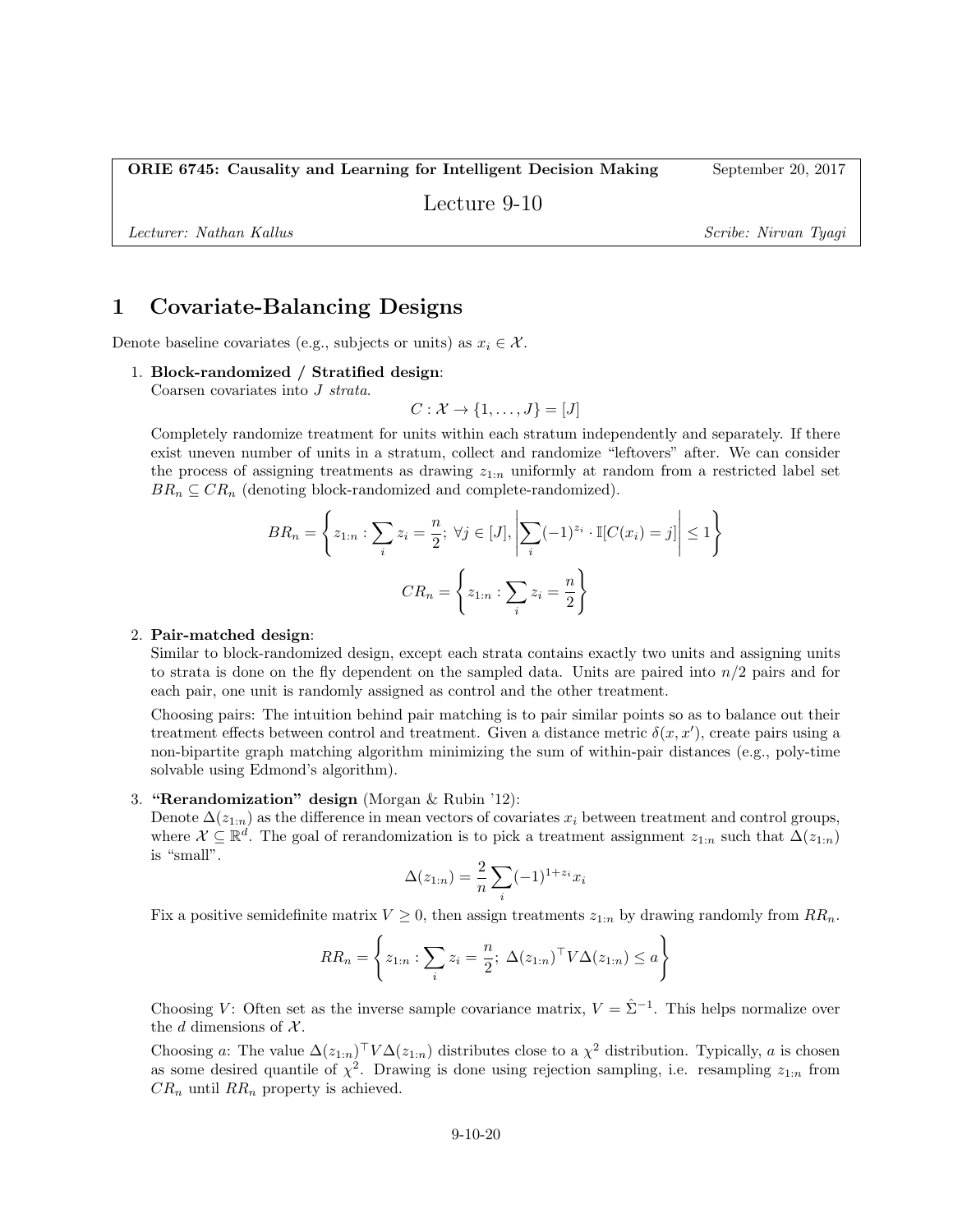## 2 Inference with Covariate Balancing Designs

Recall the mean difference estimator as one estimate for effect.

$$
\hat{\tau} = \frac{2}{n} \sum_{i} (-1)^{1+z_i} Y_i
$$

Performing inference using covariate balancing designs uses the same techniques as before (e.g., permutation test, randomization test), except instead of drawing new assignments from  $CR_n$ , draw from the covariate balancing assignments.

## 3 What is Balance?

The following definition gives properties that pre-treatment balancing designs must abide to in order to maintain useful inference properties. The definition does not say anything about what a "good" balancing design should look like.

Definition 12 (a priori balance). A design is a priori balancing if:

- (a)  $z_{1:n} \perp Y_{1:n} | x_{1:n}$ : label assignments depend only on data  $x_{1:n}$  and not on outcomes  $Y_{1:n}$ .
- (b)  $\mathbb{P}[Z_{1:n} = z_{1:n} | x_{1:n}] = \mathbb{P}[Z_{1:n} = 1 z_{1:n} | x_{1:n}]$ : the opposite label assignments are equally as likely (i.e.blinding the identity of treatment).
- (c)  $\sum_{i} z_i = \frac{n}{2}$

### 3.1 Properties of Mean Difference Estimator Under A Priori Balancing

#### 1. Expectation of  $\hat{\tau}$ :

First we show  $\hat{\tau}$  is an unbiased estimator of SATE.

$$
\mathbb{E}[\hat{\tau} | x_{1:n}, Y_{1:n}(0,1)] = \frac{2}{n} \sum_{i} \mathbb{E}[z_i Y_i(1) - (1-z_i) Y_i(0) | x_{1:n}, Y_{1:n}(0,1)]
$$

We can say the following about  $z_{1:n}$  is labels were picked with a priori balancing:

$$
\mathbb{E}[z_i \,|\, x_{1:n}, Y_{1:n}(0,1)] = \mathbb{E}[z_i \,|\, x_{1:n}] \tag{by (a)}
$$

$$
=\frac{1}{2}\tag{by (b)}
$$

$$
\mathbb{E}[\hat{\tau} | x_{1:n}, Y_{1:n}(0,1)] = \frac{2}{n} \sum_{i} \mathbb{E}[z_i Y_i(1) - (1 - z_i) Y_i(0) | x_{1:n}, Y_{1:n}(0,1)]
$$
  
=  $\frac{2}{n} \sum_{i} (\frac{1}{2} Y_i(1) - \frac{1}{2} Y_i(0))$  (by a priori balancing)  
=  $\frac{1}{n} \sum_{i} Y_i(1) - Y_i(0) = SATE$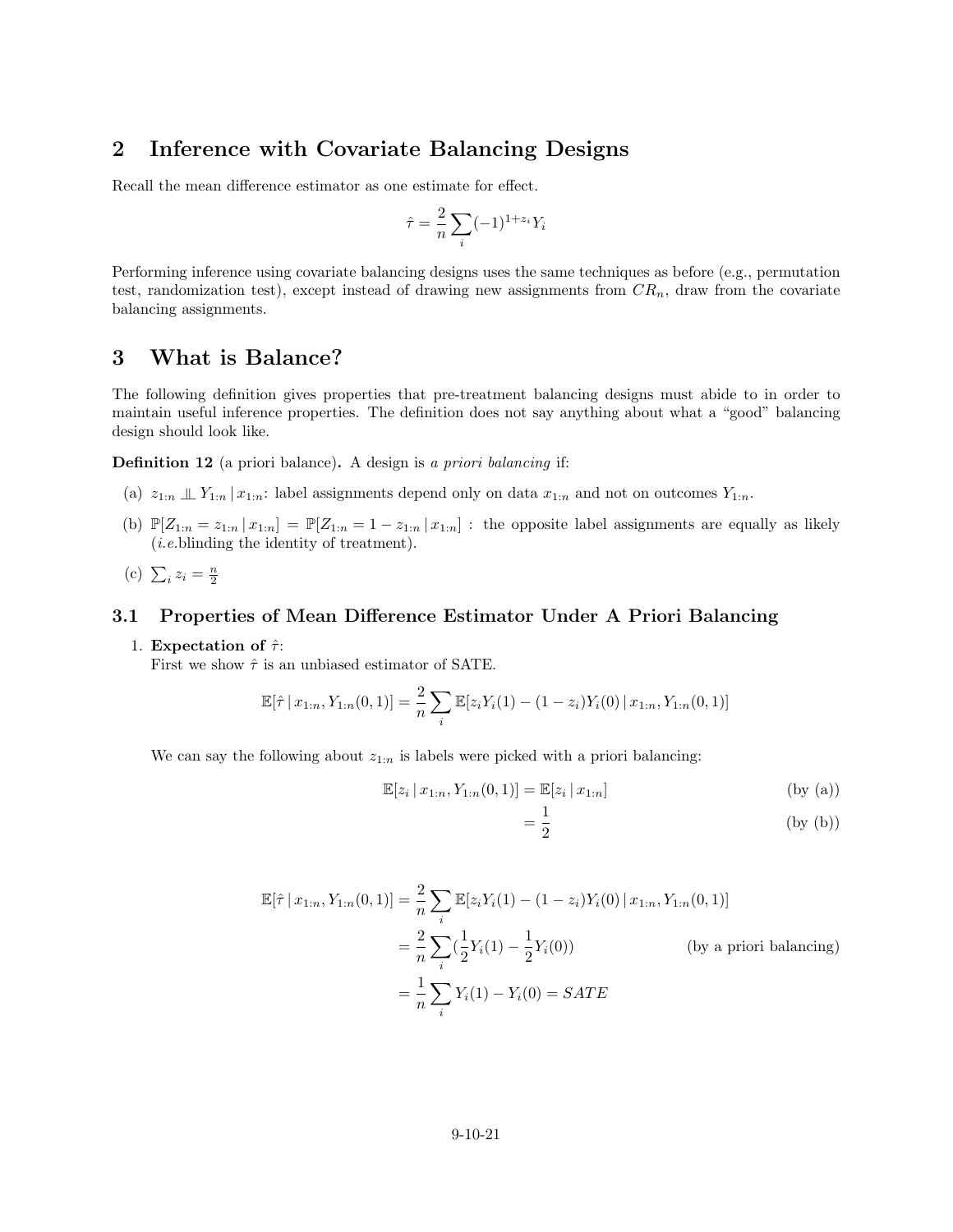#### 2. Variance of  $\hat{\tau}$ :

$$
\begin{split} \text{Var}(\hat{\tau}) &= \mathbb{E}[\text{Var}[\hat{\tau} \mid x_{1:n}, Y_{1:n}(0, 1)]] + \text{Var}\left[\underbrace{\mathbb{E}[\hat{\tau} \mid x_{1:n}, Y_{1:n}(0, 1)]}_{SATE}\right] \qquad \text{(Law of Total Variance)}\\ &= \mathbb{E}\left[\left(\hat{\tau} - SATE\right)^2 \mid x_{1:n}, Y_{1:n}(0, 1)\right] + \text{Var}[SATE] \\ &= \mathbb{E}\left[\left(\hat{\tau} - SATE\right)^2\right] + \text{Var}[SATE] \end{split}
$$

The above expression is composed of two terms. The second term,  $Var(SATE)$ , is a constant term across any balancing strategy. Consider the following rewriting of the first term to gain more insight into the effect of different balancing strategies.

$$
\hat{\tau} = \frac{2}{n} \sum_{i:z_i=1} Y_i(1) - \frac{2}{n} \sum_{i:z_i=0} Y_i(0)
$$
  
\n
$$
SATE = \frac{1}{n} \sum_{i:z_i=1} (Y_i(1) - Y_i(0)) + \frac{1}{n} \sum_{i:z_i=0} (Y_i(1) - Y_i(0))
$$
  
\n
$$
\hat{\tau} - SATE = \frac{2}{n} \sum_{i:z_i=1} \left( \frac{Y_i(0) + Y_i(1)}{2} \right) - \frac{2}{n} \sum_{i:z_i=0} \left( \frac{Y_i(0) + Y_i(1)}{2} \right)
$$
  
\n
$$
= \frac{2}{n} \sum_{i} (-1)^{1+z_i} \underbrace{\left( \frac{Y_i(0) + Y_i(1)}{2} \right)}_{\hat{Y}_i}
$$

# 4 Effects of Balancing

Is balancing always a good idea? Consider the following example:

| $x_{1:n}$ : $-\frac{n}{2}$ $-1$ 1 $\frac{n}{2}$ |  |  |                                                                     |  |  | $\in \mathbb{R}$ |  |
|-------------------------------------------------|--|--|---------------------------------------------------------------------|--|--|------------------|--|
| $Y_i = Y_i(0) = Y_i(1)$ :                       |  |  | $1 \quad 0 \quad \ldots \quad \ldots$                               |  |  |                  |  |
|                                                 |  |  |                                                                     |  |  |                  |  |
| Balancing design                                |  |  | $Var(\hat{\tau}   x_{1:n}, Y_{1:n}(0,1))$                           |  |  |                  |  |
| Complete randomization                          |  |  |                                                                     |  |  |                  |  |
| Blocking (by sign)                              |  |  | $\frac{\overline{n-1}}{\overline{n-6}}$<br>$\frac{\overline{8}}{8}$ |  |  |                  |  |
| Pair matching (by absolute value)               |  |  | $\boldsymbol{n}$                                                    |  |  |                  |  |
| Rerandomization $(a = 0)$                       |  |  |                                                                     |  |  |                  |  |

When we apply balancing designs, a choice is made on how to balance. We try to balance by grouping units that we think will have similar outcomes together and then splitting them between treatment and control. However, if our heuristic for grouping similar points together is wrong, then we find that balancing can actually lead to increased variance of  $\hat{\tau}$  over simple complete randomization.

In fact, there always exists a set of potential outcomes for any balancing design where complete randomization would give better variance.

Theorem 13. Among all a priori balancing designs, complete randomization minimizes

$$
\max_{\|\hat{Y}\|_2 \le 1} \text{Var}(\hat{\tau} | x_{1:n}, Y_{1:n}(0, 1))
$$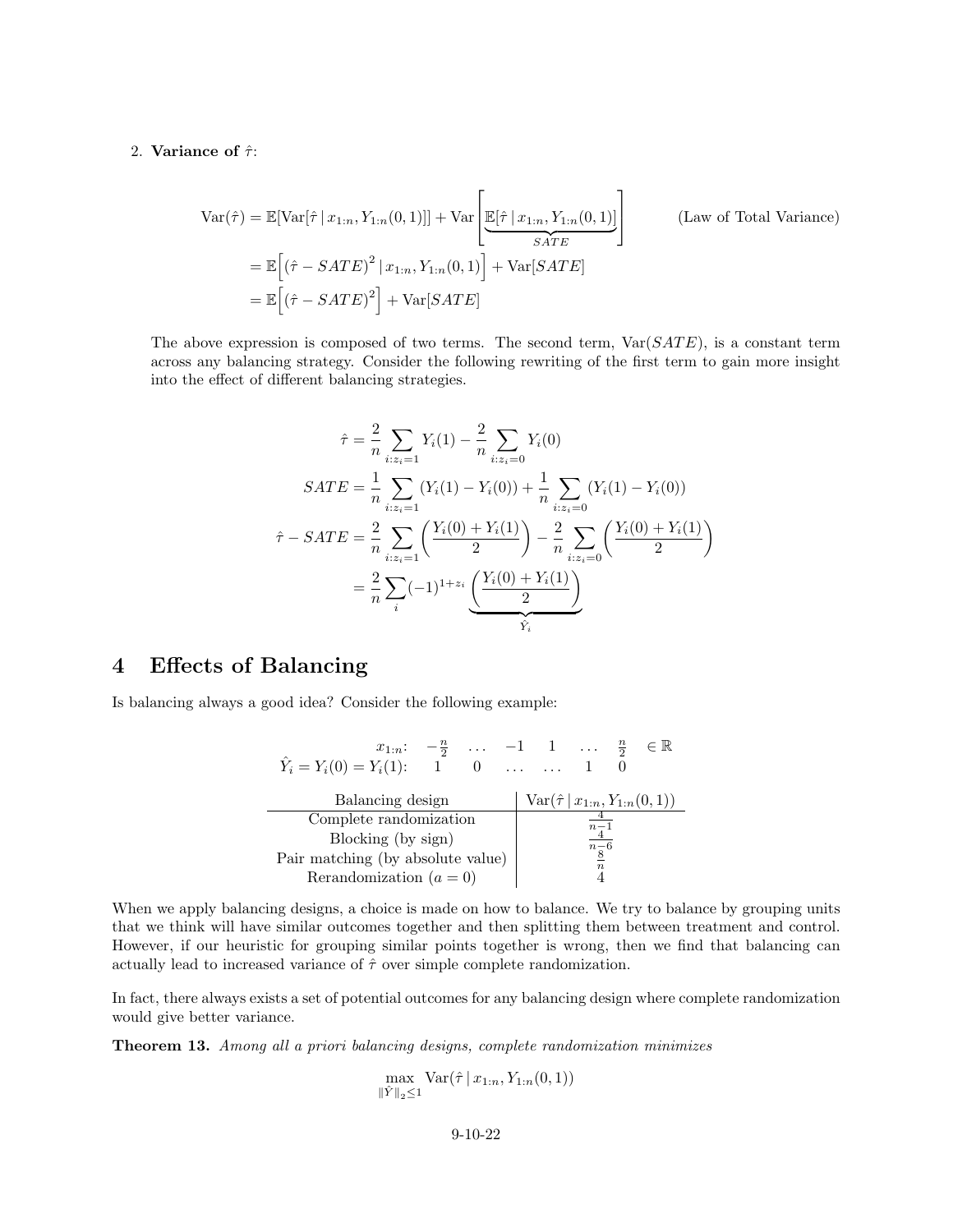**Corollary 14.** If  $\mathbb{P}(z_i = z_j | x_{1:n}) \neq \frac{n-2}{2n}$  (as it is for complete randomization), then  $\exists Y_{1:n}(0,1)$  such that

 $Var(\hat{\tau} | x_{1:n}, Y_{1:n}(0, 1)) > Var(\hat{\tau}_{CR} | x_{1:n}, Y_{1:n}(0, 1))$ 

## 5 Reinterpreting Balance

We need some way to measure how much our balancing heuristic based on observations  $x$  are correct in grouping together inputs with similar potential outcomes  $Y$ . We try to capture this using the following  $f$ definition.

$$
\hat{Y}_i = \frac{Y_i(0) + Y_i(1)}{2}
$$

$$
\hat{f}(x) = \mathbb{E}[\hat{Y}_i | x]
$$

$$
\epsilon_i = \hat{Y}_i - \hat{f}(x_i)
$$

$$
u_i = (-1)^{1+z_i}
$$

$$
B(z_{1:n}; \hat{f}) = \frac{2}{n} \sum_i u_i \epsilon_i
$$

Recall  $\mathbb{E}[(\hat{\tau} - SATE)^2]$  was the term in the variance that could be improved through balancing. We can then break down  $\hat{\tau}$  − SATE with these new definitions. The  $\epsilon_i$  term captures the part that cannot be improved by balancing due to inability of x to predict Y, while the  $\hat{f}$  term captures the part where balancing can help.

$$
\hat{\tau} - SATE = \frac{2}{n} \sum_{i} (-1)^{1 + z_i} \hat{Y}_i
$$

$$
= \frac{2}{n} \sum_{i} u_i \hat{Y}_i
$$

$$
= \frac{2}{n} \sum_{i} u_i \hat{f}(x_i) + \frac{2}{n} \sum_{i} u_i \epsilon_i
$$

Before we are ready to look closer at  $\mathbb{E}[(\hat{\tau} - SATE)^2]$ , let's make a few observations.

$$
\mathbb{E}[\epsilon_i | x_{1:n}] = \mathbb{E}[\hat{Y}_i | x_i] - \mathbb{E}[\hat{f}(x_i) | x_i]
$$

$$
= \hat{f}(x_i) - \hat{f}(x_i) = 0
$$

For arbitrary function of  $x_i$ :

$$
\mathbb{E}[\epsilon_i h(x_i) | x_{1:n}] = h(x_i) \underbrace{\mathbb{E}[\epsilon_i | x_{1:n}]}_{0} = 0
$$
 ( $\epsilon_i$  uncorrelated to h)

Now let's break down  $\mathbb{E}[(\hat{\tau} - SATE)^2]$ . The square of  $\hat{\tau} - SATE$  has three types of terms in the product that we analyze separately.

$$
\mathbb{E}\Big[u_i u_j \epsilon_i \hat{f}(x_j)\Big] = \mathbb{E}\Big[\hat{f}(x_j)\mathbb{E}[u_i u_j \epsilon_i | x_{1:n}]\Big]
$$
\n
$$
= \mathbb{E}\Big[\hat{f}(x_j)(\mathbb{E}[u_i u_j | x_{1:n}] \cdot \mathbb{E}[\epsilon_i | x_{1:n}])\Big]
$$
\n
$$
= 0
$$
\n(iterated expectation)

\n
$$
\mathbb{E}[\epsilon_i | x_{1:n}] = 0
$$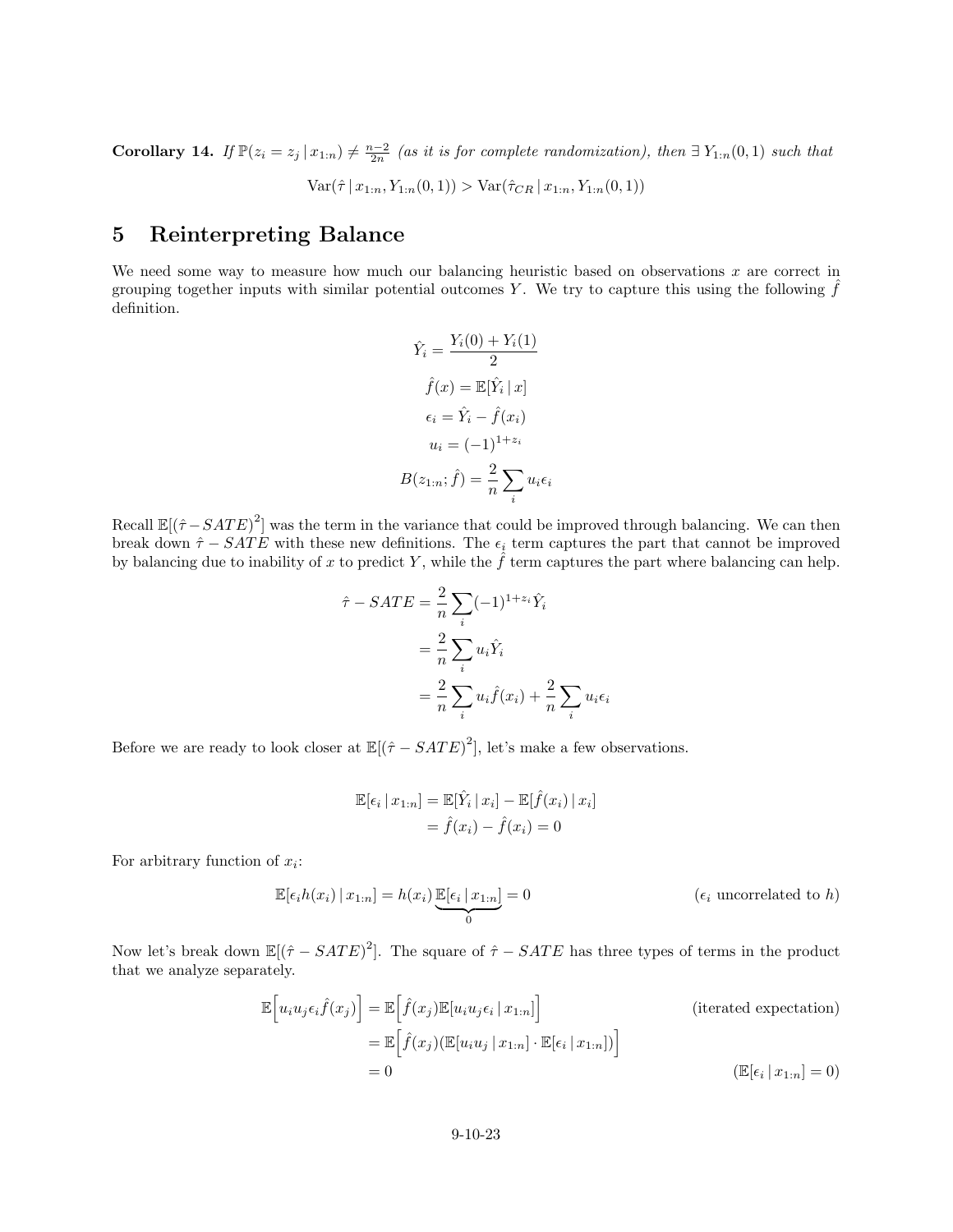$$
\mathbb{E}[u_i u_j \epsilon_i \epsilon_j] = \mathbb{E}[\mathbb{E}[u_i u_j | x_{1:n}] \cdot \mathbb{E}[\epsilon_i \epsilon_j | x_{1:n}]]
$$
  
\n
$$
= \begin{cases} \mathbb{E}[\mathbb{E}[u_i u_j | x_{1:n}] \cdot \mathbb{E}[\epsilon_i | x_{1:n} \cdot \mathbb{E}[\epsilon_j | x_{1:n}]]] = 0 & i \neq j \\ \mathbb{E}[1 \cdot \epsilon_i^2] = \sigma_{\epsilon}^2 & i = j \end{cases}
$$
  
\n
$$
\mathbb{E}\Big[u_i u_j \hat{f}(x_i) \hat{f}(x_j)\Big]
$$
 captured by  $B^2(z_{1:n}; \hat{f})$ 

Combining these results gives us:

$$
\mathbb{E}\left[\left(\hat{\tau} - SATE\right)^2\right] = \mathbb{E}[B^2(z_{1:n}; \hat{f})] + \frac{4}{n}\sigma_\epsilon^2
$$
  
Var $(\hat{\tau}) = \underbrace{\mathbb{E}[B^2(z_{1:n}; \hat{f})]}_{\text{affected by balancing!}} + \frac{4}{n}\sigma_\epsilon^2 + \text{Var}(SATE)$ 

What observations can we make about this deconstruction?

1. What if  $\mathbb{E}[B^2(z_{1:n}; \hat{f})] = 0$ ?

$$
\text{Var}(\hat{\tau}) = \frac{4}{n}\sigma_{\epsilon}^2 + \text{Var}(SATE)
$$

Recall the variance of  $\hat{\tau}_{CR}$  under complete randomization.

$$
Var(\hat{\tau}) = \frac{4}{n}\sigma_{\hat{Y}}^2 + Var(SATE)
$$

When  $x_i$  is trivial and gives no information about  $Y_i$ , then these two variance expressions are equal to each other. each other.  $\hat{f}(x_i) = \mathbb{E}[\hat{Y}_i \,|\, x] = \mathbb{E}[\hat{Y}_i]$ 

$$
f(x_i) = \mathbb{E}[Y_i | x] = \mathbb{E}[Y_i]
$$

$$
B(z_{1:n}; \hat{f}) = \sum_i u_i \hat{f}(x_i) = \sum_i u_i \mathbb{E}[\hat{Y}_i] = 0
$$

$$
\epsilon_i = \hat{Y}_i - \mathbb{E}[\hat{Y}_i]
$$

$$
\sigma_{\epsilon}^2 = \sigma_{\hat{Y}}^2
$$

2. What if  $Var(SATE) = 0$ ? (e.g., constant effect  $Y_i(1) = Y_i(0) = \tau$ )

$$
1 - \frac{\text{Var}(\hat{\tau})}{\text{Var}(\hat{\tau}_{CR})} = 1 - \frac{\frac{4}{n}\sigma_{\epsilon}^2 + \mathbb{E}[B^2(z_{1:n}; \hat{f})]}{\frac{4}{n}\sigma_{\hat{Y}}^2}
$$
  
=  $1 - \frac{\sigma_{\epsilon}^2}{\sigma_{\hat{\tau}}^2}$  (if  $\mathbb{E}B^2 = 0$ )  
=  $R^2$  (coefficient of determination)

 $\sigma_{\hat{Y}}^2 \geq \sigma_{\epsilon}^2$ :

$$
\sigma_{\hat{Y}}^2 = \text{Var}(\hat{Y}_i) = \text{Var}\Big(\mathbb{E}[\hat{Y}_i | x_i]\Big) + \mathbb{E}\Big[\text{Var}(\hat{Y}_i | x_i)\Big] \qquad \text{(law of total variance)}
$$
\n
$$
= \text{Var}\Big(\mathbb{E}[\hat{Y}_i | x_i]\Big) + \mathbb{E}\Big[(\hat{Y}_i - \mathbb{E}[\hat{Y}_i | x_i])^2\Big]
$$
\n
$$
= \text{Var}\Big(\mathbb{E}[\hat{Y}_i | x_i]\Big) + \mathbb{E}\big[\epsilon^2\big]
$$
\n
$$
= \text{Var}(\hat{f}(x_i) + \sigma_{\epsilon}^2)
$$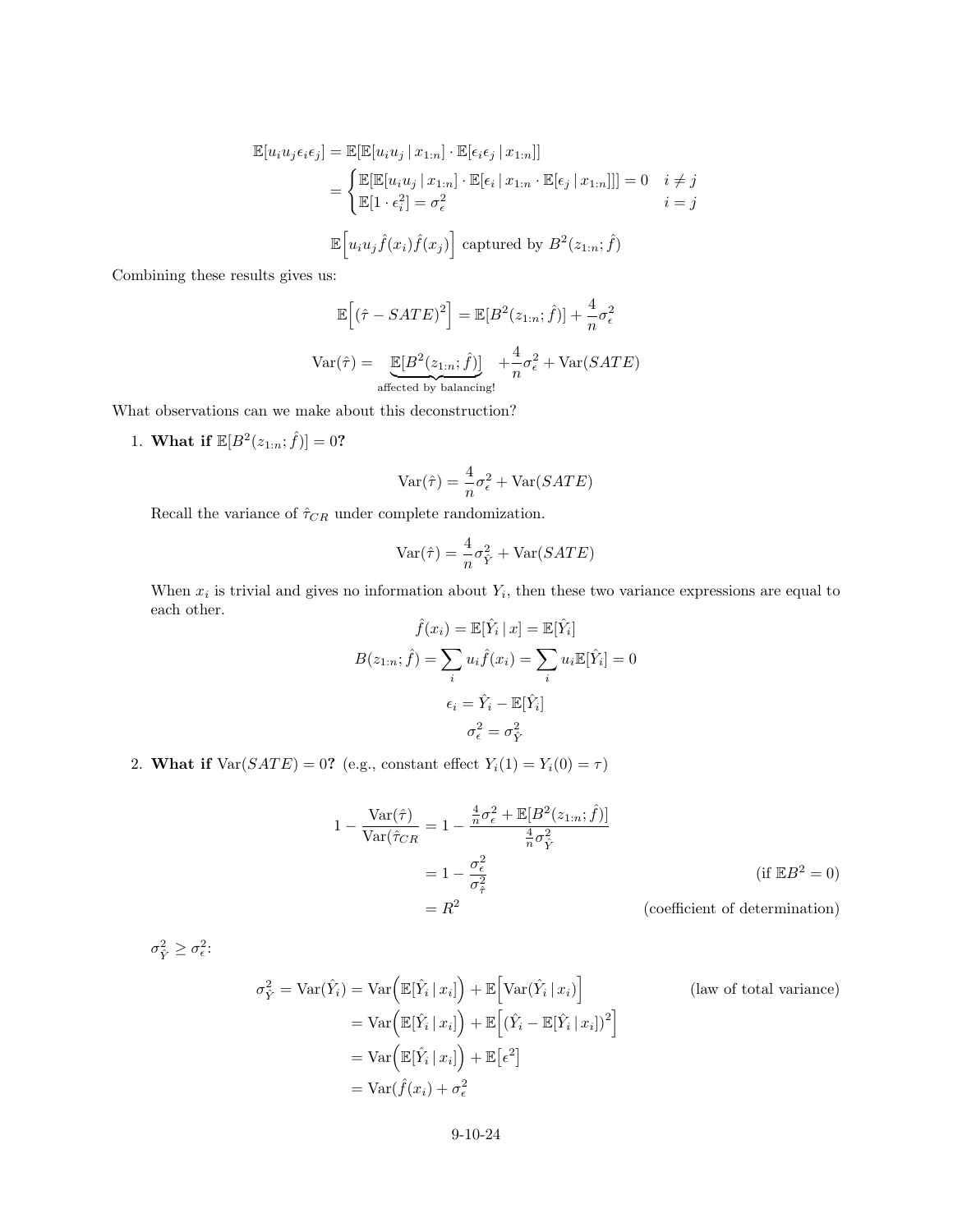3. How can we minimize  $|B(z_{1:n}; \hat{f})|$ ? Notice that  $B$  is linear in  $f$ :

$$
B(z_{1:n}; \alpha f + \beta g) = \alpha B(z_{1:n}; f) + \beta B(z_{1:n}; g)
$$

This means we need to limit the magnitude of  $\hat{f}$ , else it can just be scaled up. We consider minimum worst-case  $|B|$  over  $\hat{f}$  relative to its magnitude, where  $\|f\| \in [0,\infty]$ :

$$
\mathbb{B}(z_{1:n};\|\cdot\|) = \sup_{\|f\| \le 1} B(z_{1:n};f) = \sup_{f} \frac{B(z_{1:n};f)}{\|f\|}
$$

The following properties for norm must hold:

- (a)  $\|\alpha f\| = |\alpha| \|f\|$
- (b)  $||f + g|| \le ||f|| + ||g||$
- (c)  $|B(z_{1:n}; f)| \leq M_{z_{1:n}} \cdot ||f||$  for some  $M_{z_{1:n}}$  else  $\mathbb{B}(z_{1:n}; ||\cdot||) = \infty$

By definition,  $|B(z_{1:n}; \hat{f})| \leq ||\hat{f}|| \cdot \mathbb{B}(z_{1:n}; ||\cdot||)$ , giving us:

$$
\text{Var}(\hat{\tau}) \le ||\hat{f}||^2 \cdot \mathbb{E}\big[\mathbb{B}^2(z_{1:n};||\cdot||)\big] + \frac{4}{n}\sigma_{\epsilon}^2 + \text{Var}(SATE)
$$

Define the following:

$$
f \sim g \Leftrightarrow B(z_{1:n}; f) = B(z_{1:n}; g) \forall z_{1:n} \in CR_n
$$

$$
[f] = \{g : f \sim g\}
$$

$$
||\{f\}|| = \inf_{g \in \{f\}} ||g||
$$

Then,

- (a)  $\|[ \cdot ]\|$  is a norm for the vector space  $\mathcal{F} = \{[ f] : \| [ f] \| < \infty \}$
- (b)  $B(z_{1:n};[f])$  well defined
- (c)  $B(z_{1:n};[f])$  continuous in [f]

$$
|B(z_{1:n};[f]) - B(z_{1:n},[g])| = |B(z_{1:n},[f-g])|
$$
  
\n
$$
\leq M_{z_{1:n}} \|[f-g]\|
$$
  
\n
$$
= M_{z_{1:n}} \|[f] - [g]\|
$$

Given a normed vector space  $(V, \|\cdot\|)$ , the dual space  $(V^*, \|\cdot\|_*)$ :

$$
V^* = \text{ all bounded linear operators}
$$
  
=  $\{A : V \to \mathbb{R} : A(\alpha v + \beta u) = \alpha Av + \beta Au, \exists M : |Av| \le M ||v||\}$   
= all continuous linear operators  
 $||A||_* = \sup_{||v|| \le 1} Av$ 

(Note: if A is linear and not bounded, then  $\sup_{\|v\|\leq 1} Av = \infty$ )

$$
\mathbb{B}(z_{1:n};\|\cdot\|) = \|B(z_{1:n};\cdot)\|_*
$$

**Definition 15** (pure-strategy optimal design (PSOD)). Given  $\|\cdot\|$ , then the PSOD chooses assignments at random from

$$
\underset{z_{1:n}\in CR_n}{\operatorname{argmin}} \mathbb{B}(z_{1:n};\|\cdot\|)
$$